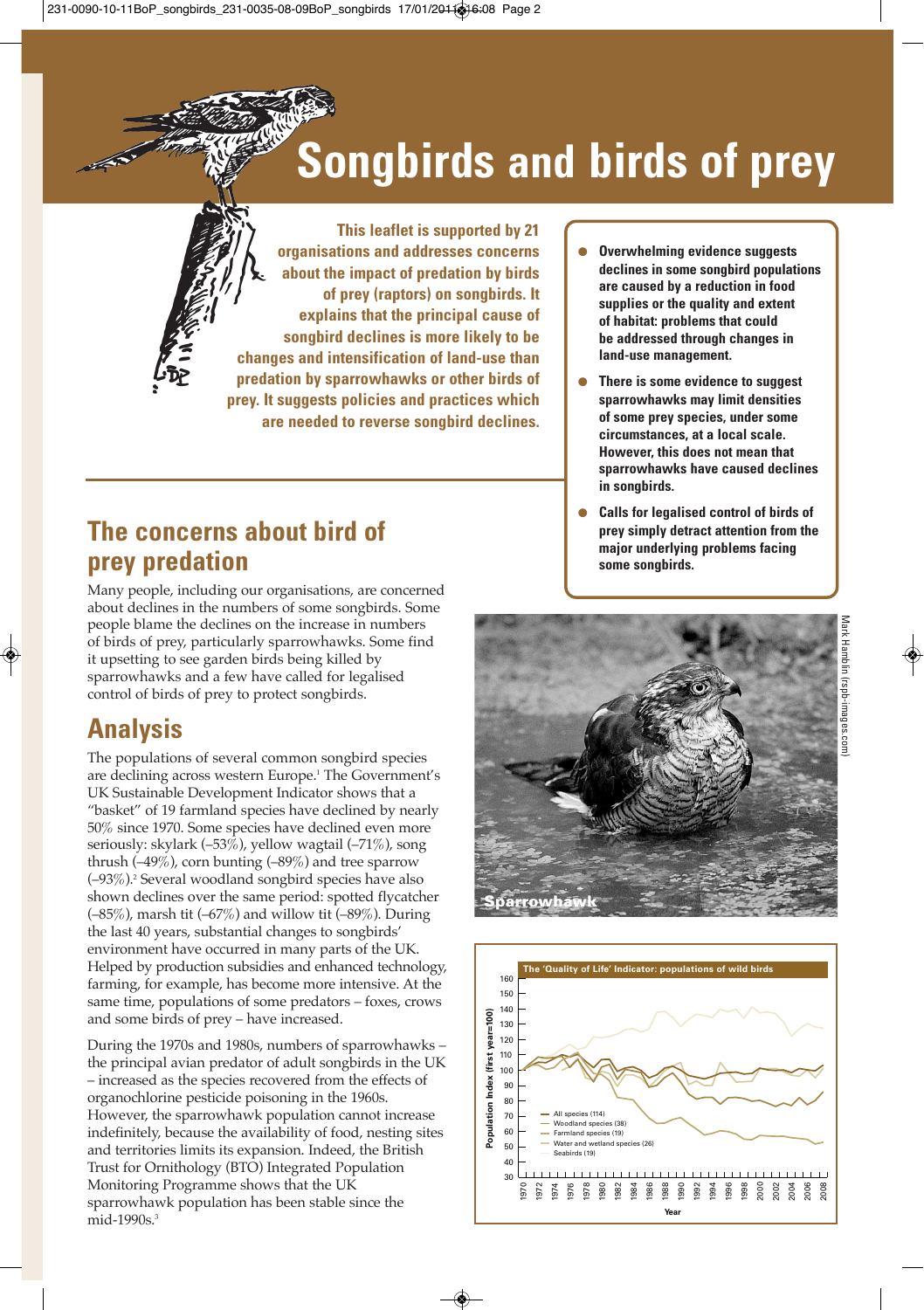### **Can sparrowhawks affect songbird populations?**

Sparrowhawks eat large numbers of songbirds and can account for up to half of the juvenile deaths of their main prey species each summer. <sup>4</sup> Most songbirds have large broods or several breeding attempts precisely because most young birds will not survive to the next breeding season. Predation pressure has shaped the evolution of their breeding strategy. There is some evidence to suggest winter counts of house sparrows in UK gardens declined after sparrowhawks became re-established, though this may reflect a behavioural response to an increased predation threat. <sup>5</sup> Importantly, no studies show a sustained long-term decline in the national population of any songbird as a consequence of predation by sparrowhawks.

- The Government-led UK Raptor Working Group Report concluded "there is no scientific evidence that sparrowhawks or other birds of prey have had population effects on British songbirds."6
- An extensive body of research, by the RSPB, BTO, Game and Wildlife Conservation Trust (GWCT) and many others, on declining farmland songbirds has provided no evidence that predation by sparrowhawks has driven population declines. Songbird numbers are determined by a combination of the abundance and availability of different food resources and availability of suitable breeding habitat. 7
- A major analysis of long-term data sets, led by the BTO in collaboration with St Andrews University and GWCT, tested for correlations between a variety of predators, including sparrowhawks, and 29 prey species, mainly songbirds. <sup>8</sup> It concluded there is "little underlying evidence for large-scale impacts of widespread avian predators and grey squirrels on avian prey populations". The study found negative correlations between sparrowhawks and a few prey species (eg tree sparrow) that may merit further attention. It is conceivable that sparrowhawk predation could have contributed to declines in numbers of a few species in the past. This broadly supports the conclusions of an earlier study carried out by RSPB and BTO. 9





- There is evidence to suggest that habitat degradation may increase the risk of predation. 10 This means that even where predation is identified as a local issue, improving habitat condition could address the problem without the need for predator control.
- In Wytham Wood, Oxfordshire, although sparrowhawks ate a large proportion of fledgling great tits and some adults, this caused no obvious reduction in breeding numbers from year to year.<sup>11</sup> When sparrowhawks were absent from Wytham Wood in the 1960s as a result of organochlorine poisoning, the breeding great tit population was about the same level as now, when sparrowhawks take large numbers of great tits. 7
- If the recovery of sparrowhawks had caused songbird declines, we would expect populations of their main prey species to have decreased and those of non-prey species to have remained stable. However, of the 16 farmland birds whose populations have declined by more than half since the 1960s, only three – house sparrow, starling and song thrush – figure prominently in the sparrowhawk's diet. In contrast, some of the sparrowhawk's commonest prey species, including the woodpigeon, great tit and robin, are increasing in numbers. 3, 7
- The decline in songbirds began in the 1970s and is most significant in eastern counties of England. 3, 12 This was the period when sparrowhawk populations were low and at least 10 years before sparrowhawks began to return to eastern England.

#### **What has caused the declines of songbird populations?**

Many factors affect the life expectancy of songbirds and their ability to reproduce. To maintain a stable population, on average each adult bird must rear one chick to breeding age in its lifetime. For example, a pair of blue tits might have 10 young each year. To achieve population stability, only two of the 12 birds (10 young and two parents) must survive; the death of the remaining 10 will not affect the breeding population. If the number of predators in the countryside increases, a greater proportion of this "doomed surplus" may be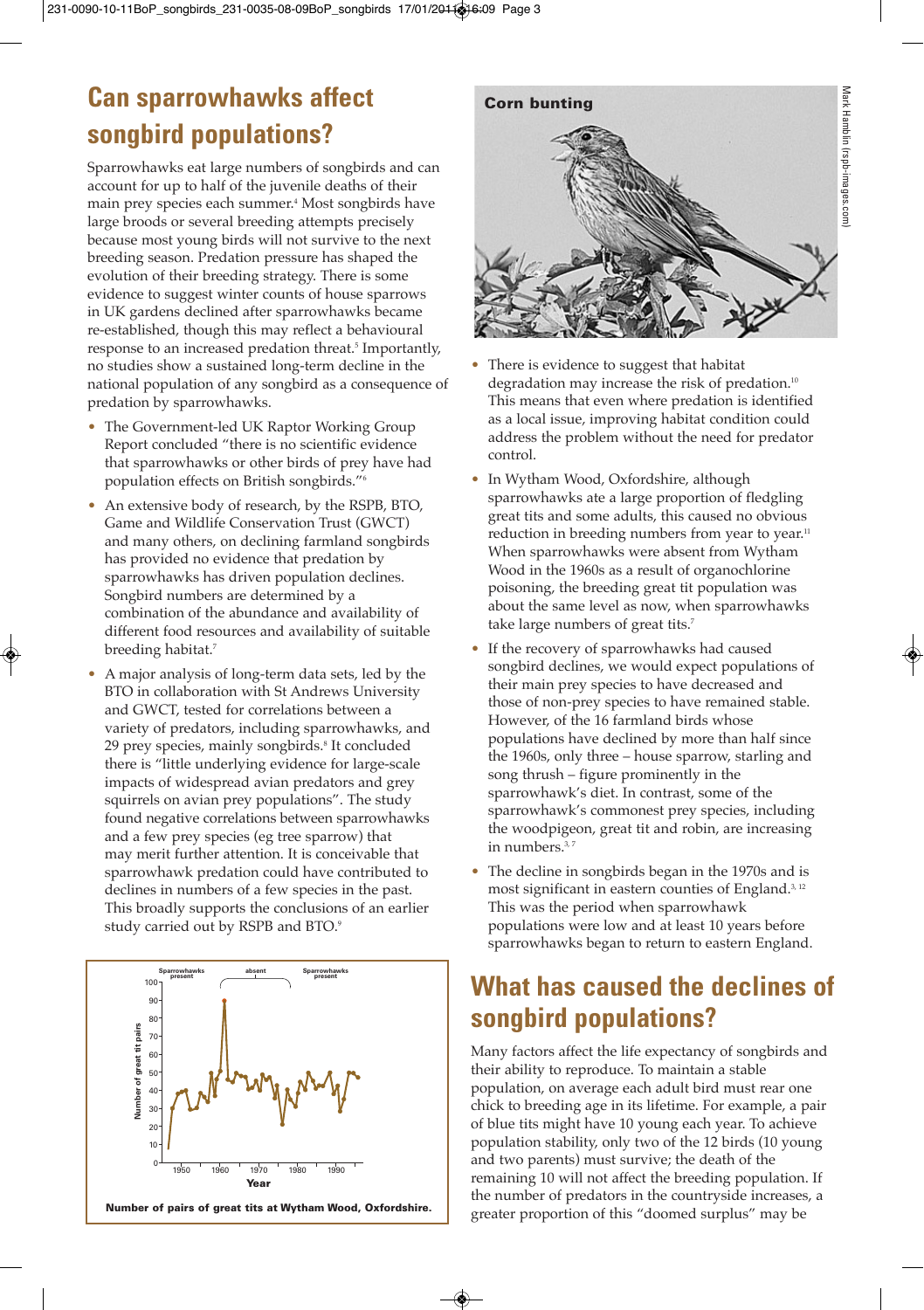killed by predators, but this is not necessarily a conservation problem because fewer may die from other causes. This surplus of birds at the end of each breeding season is also the basis of sustainable shooting of wild gamebirds.

Many of the songbirds that have declined during the 40 years of the sparrowhawk's recovery are typical of lowland farmland. Farmland species have tended to show more severe declines than species of other habitats. <sup>13</sup> There is now overwhelming evidence from many studies that agricultural intensification and specialisation resulting from farming policies and technological changes have had numerous, and severe, negative impacts on food and habitat resources required by songbirds, and that these are the real causes of population decline for these and other farmland birds. 14, 15, 16, 17, <sup>18</sup> A wide range of land management changes on farmland has contributed to these declines, including the switch from spring to autumn sowing of arable crops, loss of over-winter stubbles, increased use and effectiveness of pesticides and fertilisers, intensified grassland management, and the loss of mixed farming. 9 There is also evidence to suggest that this habitat degradation and simplification increases predation risk. 10

In addition, there are now several examples of where well-targeted remedial conservation action, using changes in land management only, has achieved local population recovery for farmland bird species that had shown major population declines. In all cases, including that of a songbird, the cirl bunting, recovery has been achieved without any need to manage predation risk from birds of prey. 20

The results of a large-scale repeat survey of woodland bird populations across Britain point to changes in woodland habitat being a key driver of the declines seen in some migratory and resident woodland songbirds. The factors driving these habitat changes need further investigation. 21

#### **The way forward**

The Government's Raptor Working Group, which included leading experts from the GWCT, British Association for Shooting and Conservation, the Royal Pigeon Racing Association, the Scottish Raptor Study Groups and the RSPB, concluded in 2000 that:

"There is no scientific evidence that sparrowhawks or other birds of prey have had population effects on British songbirds. In our view, there is overwhelming evidence that changes in agricultural practice over recent decades have caused the substantial changes we have seen in farmland bird populations."6

Research into declines in some woodland bird populations suggests that changes in woodland habitat are a key driver of population change. <sup>21</sup> Since there is little scientific evidence that sparrowhawks or other birds of prey have driven the decline of national songbird populations, there can be no justification for seeking or granting licences to kill protected birds of prey to conserve songbirds. Even if evidence were found, killing predators such as sparrowhawks would not necessarily

be effective. The lack of any substantial increase in prey populations when sparrowhawk numbers were low during the 1960s suggests that even a widespread and effective cull would not help the recovery of our depleted songbird populations. It could, however, add the sparrowhawk to the list of species of conservation concern. The recovery of most birds of prey, including sparrowhawks, should not be seen as a problem, but as a conservation success story. Reversing the declines in some songbirds remains a high conservation priority, demanded by the public, farmers and conservationists.<sup>22, 23</sup>

To do so requires policy decision-makers to address the fundamental causes of declines in food and habitat availability for songbirds. Calls for the legalised control of birds of prey simply distract from these underlying problems.

Solutions need to be identified that will deliver richer biodiversity in the countryside. Conservation groups agree that the options for action by government and other bodies include:

- Agricultural policies, focused on well-targeted and adequately funded agri-environment schemes, to enable farmers to integrate wildlife and landscape enhancement with modern agricultural methods, including pesticide use that is compatible with the needs of farmland birds. Such management would aim to enhance food sources (through encouraging winter stubbles and mixed farming), nest sites and shelter (such as thick hedges) for birds.
- The coordination of up-to-date advice to farmers and their advisers on the needs of farmland birds, and to woodland owners and managers for woodland birds.
- Further research into the causes of songbird declines, especially woodland species.

In addition, for those who wish to minimise predation on birds that they nurture in their gardens, careful garden management can help protect songbirds from sparrowhawk predation. Simple practices can be quite effective, such as siting birdfeeders closer to thick bushes and using upright bamboo canes to make it more difficult for sparrowhawks to approach in a direct line.

#### **Conclusion**

The continuing decline in numbers of many songbirds is of major concern. However, while predation may under some circumstances have a localised impact on prey numbers, there is little evidence that sparrowhawks or other birds of prey have driven national declines in songbird populations. Licensing the control of sparrowhawks or other birds of prey would not address the underlying causes of songbird decline and therefore not further their conservation. The conservation of wildlife on farmland depends on restoring features of the countryside on which songbirds depend and which have been lost as a result of modern agricultural practices. Birds of prey should not be treated as scapegoats for wider environmental problems.